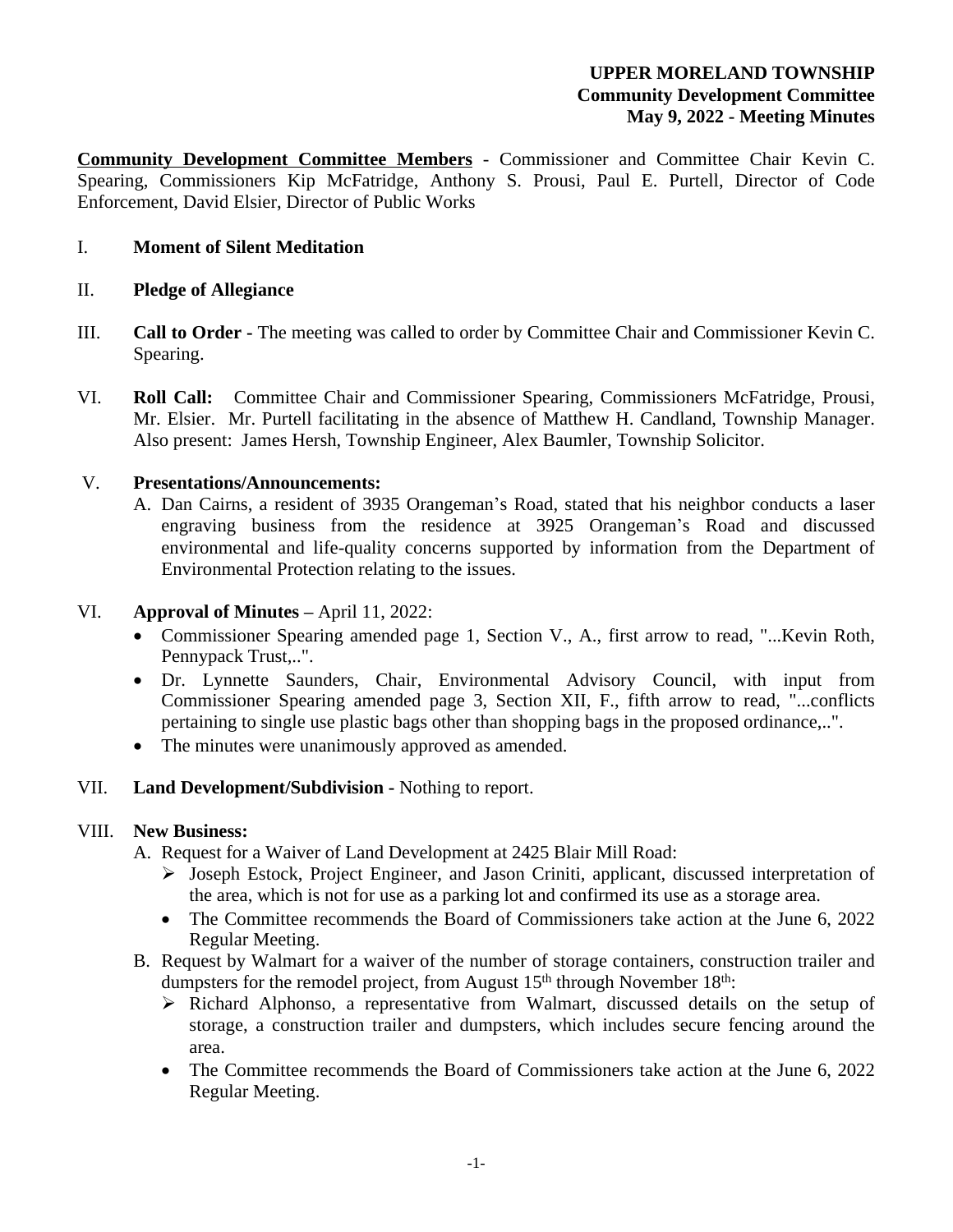- C. Request by Walmart for a waiver of the number of storage trailers, from October 1<sup>st</sup> through December 31<sup>st</sup>:
	- The Committee recommends the Board of Commissioners take action at the June 6, 2022 Regular Meeting.
- D. Request by Federal Realty for the use of the Township's Right-of-Way area for the placement of shrubs in the islands and an art piece for the plaza:
	- Mark Brennan of Federal Reality and Mike Roth of Bohler Engineering discussed the proposal for the stormwater easement area.
	- $\triangleright$  The Committee recommends the Board of Commissioners take action at the June 6, 2022 Regular Meeting.
- E. Request by 714 Easton Road to allow the use of no more than three (3) amusement devices at the property within 300 feet of a residential zone:
	- The applicant was absent and a discussion will continue at a future Community Development Committee Meeting.

# IX. **Old Business:**

- A. Responsible Contractor Draft Ordinance (RCO) Discussion:
	- $\triangleright$  The Committee held a lengthy discussion about various challenges, which included concerns about discrimination, trainings, prevailing wages, opportunity for union and nonunion workers, licenses, certifications, and a reduction in bids.
	- The Committee directed Mr. Baumler to draft a revised proposed ordinance and will continue a discussion at the June 13, 2022 Community Development Committee Meeting.
- B. Police Department Renovation Update:
	- Commissioner McFatridge explained that KCBA was asked to provide options to reduce the cost and square footage.
	- The Committee will continue a discussion at a future Community Development Committee Meeting.
- C. Zoning Ordinance Update:
	- $\triangleright$  Mr. Purtell relayed that work is ongoing with Montgomery County and there is a meeting next week to discuss the residential district.
	- $\triangleright$  Commissioner McFatridge stated that there is an urgent need to fill vacancies for Ward 2 and Ward 3 on the Advisory Planning Agency. Qualified candidates should submit their resumes to Matt Candland, Township Manager.
	- Commissioner Spearing inquired about the Township Code classification for Zoning applications on multi-family quads. Mr. Purtell replied that they are categorized as multiple family developments.
	- $\triangleright$  Commissioner Scull commented about overdevelopment in the Town Center areas and the Committee discussed the perimeters of the TC1 and TC2 districts.
- D. Wayfinding & Signage Update:
	- Mr. Purtell provided renderings of the redesigned gateway signs. Further information on the footings, utilities and confirmation of cost are forthcoming.
	- $\triangleright$  Commissioner Prousi commented that the signs need to use consistent language, and suggested that the sign at York Road and Moreland Road does not need to be changed.
- X. **Other Items** Nothing to report.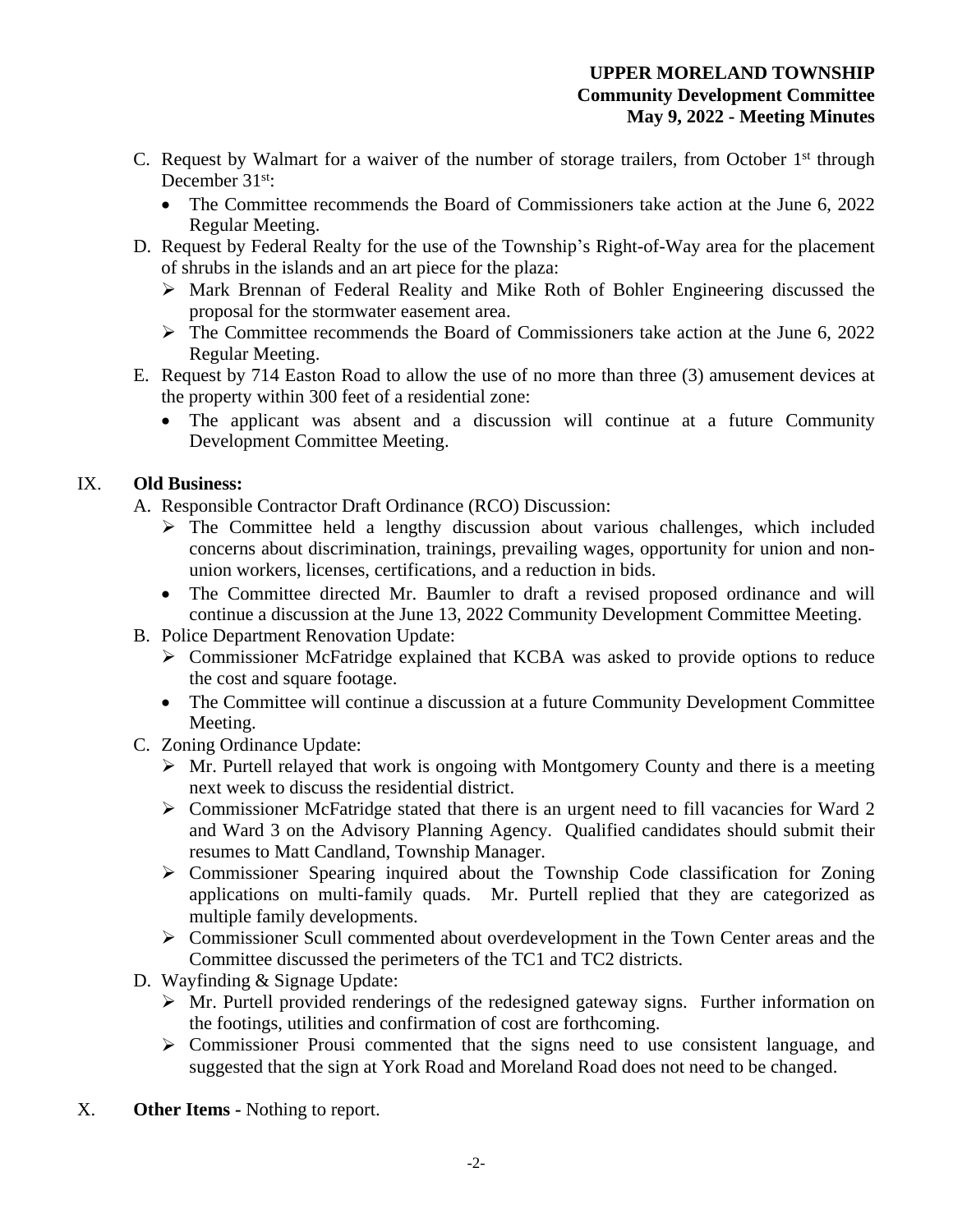### XI. **Acceptance and Approval of the following monthly reports for April 2022:**

- A. Code Enforcement Department Reports:
	- $\triangleright$  Commissioner Spearing commented that it is the season for unkept lawn maintenance complaints and also inquired on the procedure for lawn sign littering. Mr. Purtell and Mr. Elsier confirmed that lawn signs posted in the right-of-way are pulled out and provided to the Police Department to be contacted with an initial warning.
- B. Public Works Department Report and Recycling Report:
	- $\triangleright$  Mr. Elsier reported that he is awaiting receipt of the milling contract with the verification form to the State, and a schedule is forthcoming.
	- $\triangleright$  Commissioner McFatridge thanked the Public Works and the Parks and Recreation crews for clearing fallen trees, which were blocking the culvert on Pioneer Road.
	- $\triangleright$  Commissioner Prousi inquired about the installation schedule of new utility poles, which were delivered to areas in his neighborhood. Commissioner Spearing explained that this issue has been ongoing and the response is slow. Residents should call PECO if poles are blocking sidewalks, curbs and fire hydrants.
	- Commissioner Spearing inquired on the status of recycling costs. Mr. Elsier explained that costs fluctuate based on the Market's Index, and rebates from Muscara and Republic are expected to be received. Mr. Elsier will be providing a five-year projection for purchasing equipment, which will be discussed during the 2023 budget meetings with the Township Manager and Finance Director.
	- Commissioner Spearing requested to coordinate a meeting with Representative Nancy Guenst's office and the coordinator at PennDOT regarding issues that include the ADA ramps throughout the Township and maintenance reporting.
- C. Engineer's Report Mr. Hersh reviewed the following:
	- $\triangleright$  Acme Box project will be reviewed to facilitate an 18-month maintenance guarantee.
	- Commissioner Spearing directed Mr. Hersh to follow up on the drainage at Fair Oaks Basin.
- D. Landscape Architect's Report Nothing further to report.
- E. Traffic Engineer's Report Anton Kuhner, McMahon Associates, briefly discussed projects and highlighted the following:
	- The Township received a Department of Community and Economic Development Multimodal grant award to design interchange improvements on the Route 611 Bridge over the Turnpike, as well as a PennDOT Multi-modal grant award for construction of ramp widening. Additional grants will be sought and there will be a meeting with local officials and Representative Madeline Dean to obtain further support.
	- Commissioner Spearing commented about the timing of the traffic signal at Sycamore Avenue, Mill Road and Route 611.
- F. Environmental Advisory Council (EAC) Dr. Lynnette Saunders, Chair, discussed the following:
	- $\triangleright$  The Earth Day event was a success with higher attendance than the previous year.
	- $\triangleright$  A public survey for a Township-wide plastic bag ban is continuing with QR codes being placed at several locations that include the Library and the Township building.
	- $\triangleright$  Requesting Pat Stasio's preferences and the Parks and Recreation Department's assistance with placement of trees at the Dog Park.